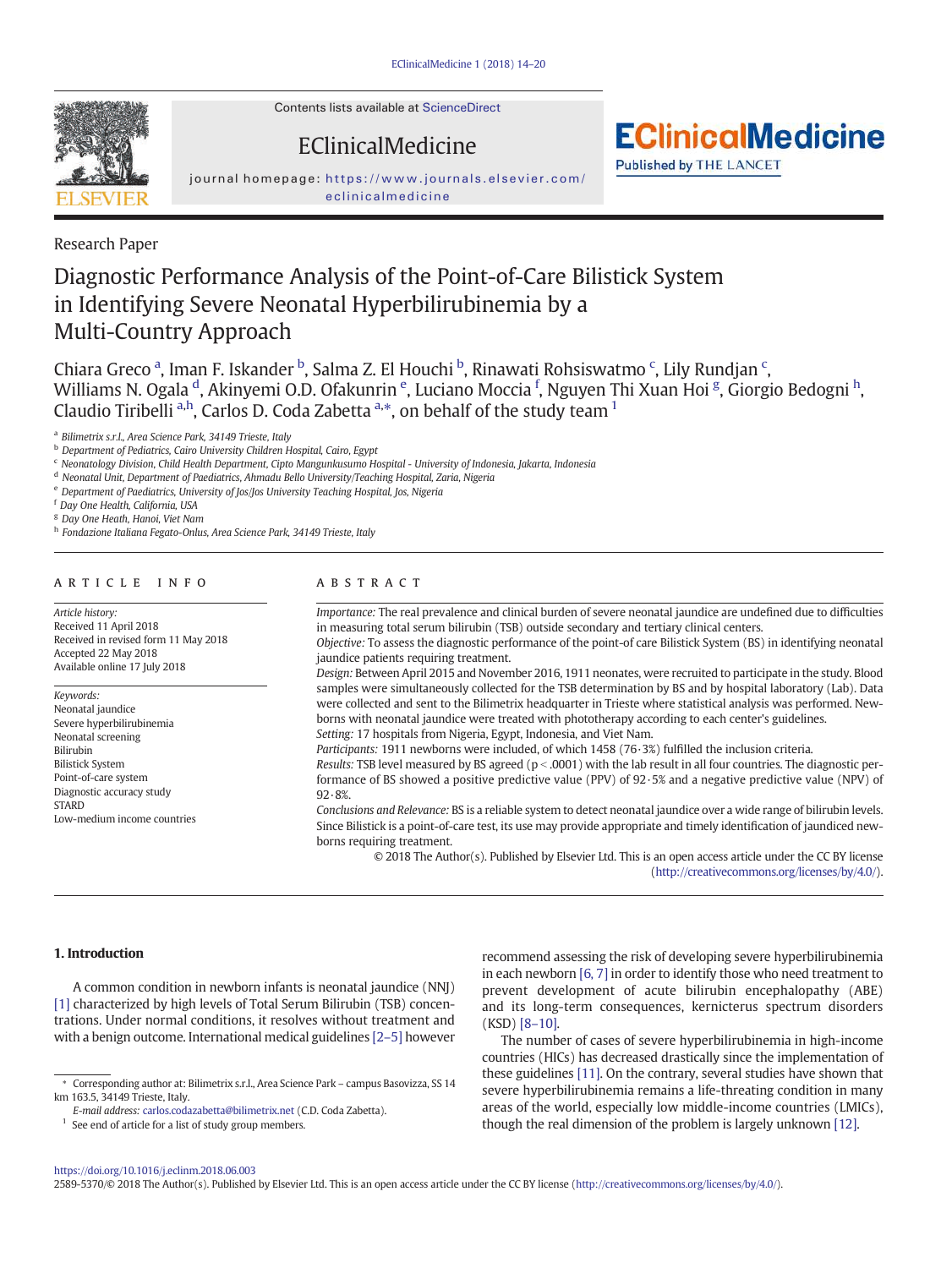#### Research in context

#### Evidence before this study

Severe neonatal jaundice remains in low-income settings a lifethreating condition, and the real dimension of the problem is largely unknown. We searched peer rewired articles in PubMed using the search terms "neonatal jaundice" OR "hyperbilirubinemia" OR "acute bilirubin encephalopathy" OR "kernicterus spectrum disorders" OR "kernicterus" OR "cerebral palsy" AND "epidemiology" OR "prevalence" OR "frequency" OR "surveillance" OR "screening" OR "low income" OR "resource poor" OR "mortality". We only included English-language studies. Although we found many recent studies that have reported important data on severe hyperbilirubinemia, ABE, and CBE in poor resource countries, the real prevalence and clinical burden of severe neonatal jaundice remain still undefined mainly because the information reported from LMICs are heterogeneous and largely drawn from tertiary hospitals. In the secondary and primary levels of health care, the dimension of the problem remains unknown due to the lack of affordable and reliable tools to diagnose of NNJ. This inability to promptly estimate total bilirubin level is a major obstacle to carry out an appropriate and timely treatment and eliminate this tragic and preventable life-threating condition.

#### Added value of this study

Our prospective and multicenter cohort study involved 17 hospitals from Nigeria, Egypt, Indonesia, and Vietnam between April 2015 and November 2016. We compared total serum bilirubin (TSB) assessed in clinical laboratory (Lab) with that measured by the Bilistick System (BS) a low-cost point-of-care assay. Our objective was to validate the performance of BS on measuring TSB and determining the prevalence of neonatal jaundice and need of treatment in real-world condition across different countries.

#### Implications of all the available evidence

The present study reveals the BS as a reliable point-of-care assay to detect neonatal jaundice over a wide range of bilirubin levels and determine appropriate treatment for jaundiced newborns to prevent development of acute bilirubin encephalopathy and its consequences.

In many LMICs there is paucity of accessible timely effective laboratory support services to promptly estimate bilirubin levels in jaundiced newborns [\[13\]](#page-6-0), especially in the secondary and primary levels of health care. In many instances, results are obtained ≥24 h after testing leading to unnecessary delays in needed treatment, increasing the possibility of the patient needing an exchange transfusion (ET) or developing ABE. The introduction of inexpensive, easy to use, accurate point-of-care devices to measure bilirubin TSB that allow rapid, appropriate treatment of severe NNJ is an essential bridge in eliminating a major gap treatment of this disease problem [\[14\]](#page-6-0).

The Bilistick System (Bilimetrix srl, Italy - BS) is a low cost point-ofcare (POC) system that can be used as a screening diagnostic tool to estimate the TSB concentration, simplifying the triage of newborns and the evaluation of hyperbilirubinemia risk following discharge from birthing centers [\[15, 16\].](#page-6-0) One of the main advantages of the BS is the ability to carry the instrument where the TSB needs to be performed, i.e. physician offices, rural healthcare settings including village clinics and even homes [17–[19\].](#page-6-0)

The aim of the study was to test the diagnostic accuracy of the BS for the evaluation of the TSB concentration on whole blood of newborn infants in Africa and Asia, comparing it to the laboratory-based assay.

# 2. Methods

The study was conducted according to the STARD (Standards for the Reporting of Diagnostic Accuracy Studies) guidelines [\[20, 21\]](#page-6-0). We performed a prospective, multicenter, cohort study in 17 medical centers serving ethnically different populations distributed in Africa (1 in Egypt and 3 in Nigeria) and in Asia (7 in Indonesia and 6 in Viet Nam), for a total period of 20 months from April 1st, 2015 through November 30th, 2016 (eTable 1 in the Supplement).

Samples and clinical data were collected from consecutive inborn and outborn (referred) healthy  $\geq$ 35 weeks gestation age and <28 days of age, presenting NNJ at visual examination or ABE signs thus requiring a laboratory TSB measurement, or when TSB level was measured as part of routine screening [\[2, 8\]](#page-6-0). In these newborns, blood samples for TSB assay by both BS and clinical laboratory are simultaneously performed with the same sample for both tests. Age, sex, weight and hematocrit data were also recorded. No formal calculation of sample size was performed.

Participants without TSB result (BS and/or Lab TSB) or demographic data were excluded from the analysis. Other exclusion criteria were hematocrit outside the limits of the machine  $(<25$  or  $>65\%)$ , TSB by Bilistick bilirubin level  $>40$  mg/dL or when technical problems occurred during the test.

The study was approved by each hospital ethics committee, and written or oral informed consent was obtained from the parents of the study newborns.

#### 2.1. Test Methods

The Bilistick System (BS) is a simple, rapid, minimally invasive bilirubin assay that does not require the use of reagents, thus simplifying the process of measurement and reducing costs. It is able to give accurately measures blood samples with bilirubin level  $\leq$ 40 mg/dL and hematocrit (HCT) ranging from 25% to 65%. Operationally, nursing/ medical staff collects 25 μL of blood, which is applied on a test strip previously inserted in the Bilistick reader. The strip separates the plasma from corpuscular components of the blood allowing the flow of serum onto the nitrocellulose membrane by capillarity. After saturation of the membrane, the TSB concentration is determined by reflectance spectroscopy within 2 min from loading (Video) [\[15, 16\].](#page-6-0) The technical problems which may occur during the testing are due to: 1) the fact that HCT is outside the 25%–65% range; and/or 2) the incorrect handling of sample resulting in haemolysis or undersaturation of the strip membrane or blood coagulation. The Bilistick Reader is programmed to detect when technical problems occur, and the error message appears on display.

The gold standard method for TSB measurement in serum samples is high performance liquid chromatography (HPLC) [22–[24\]](#page-6-0). However, this method is used primarily in research labs due to its technical complexity which renders it unfeasible for clinical use [\[24, 25\]](#page-6-0). Clinically, the TSB is usually assessed by the diazo reaction method or direct spectrophotometry [\[5, 23, 26, 27\]](#page-6-0). Since these methods were most prevalent around the world, they were taken as reference standards for this study, according to the method available and normally used in each hospital laboratory (Lab) (eTable 1 in the Supplement). Quality controls of laboratory instruments were made according to each hospital's guidelines and clinical practice. Interlaboratory control was not performed.

The blood samples for Bilistick test and for the laboratory TSB determination were collected simultaneously from the same newborn usually by heel prick: the Bilistick TSB determination was performed immediately by the health personnel while the other sample was sent to the hospital laboratory. In order to prevent bilirubin photo-conversion, standard precautions were used to protect specimens from light exposure. The results obtained were registered for subsequent statistical analysis on a specific format. The laboratory did not know about the result obtained by BS.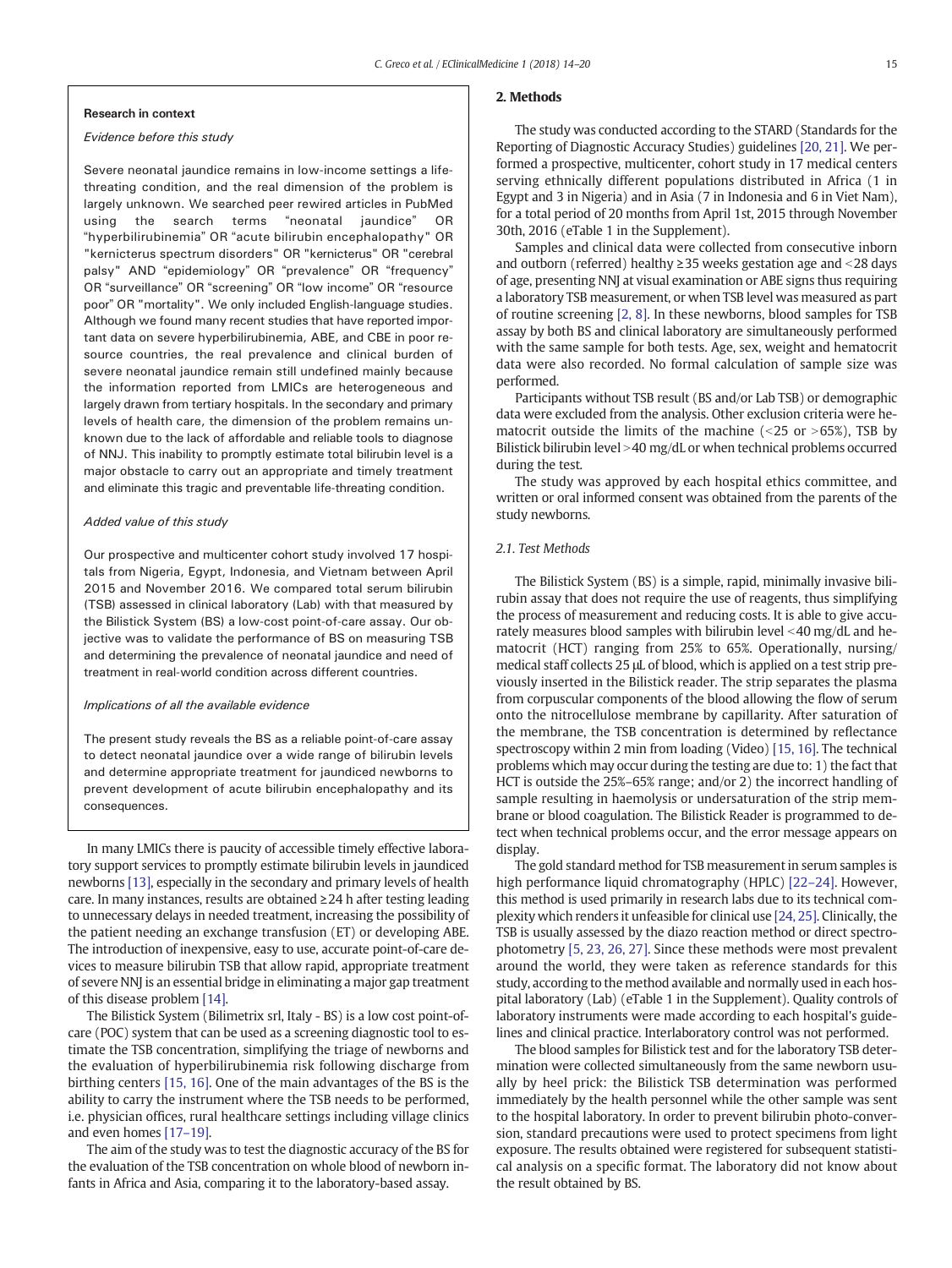# 2.2. Statistical Analysis

Comparison of TSB results given by Bilistick and laboratory assay were made on each pair of samples. Most variables were not Gaussian-distributed and all are reported as percentiles. Bland–Altman plots of the bias vs. the average were used to evaluate the presence of a proportional bias [\[28,](#page-6-0) [29\].](#page-6-0) Proportional bias was minimal or non-existent as detected by Pearson's correlation coefficient so that the Bland–Altman limits of agreement (LOA) were calculated. The bias was Gaussian-distributed and is reported as mean and standard deviation. Lin's concordance coefficient was also calculated to evaluate inter-method agreement.

To investigate the performance of Bilistick in predicting treatment needed, each TSB result was subject to analysis according to treatment threshold table proposed by NICE CG98 full guideline [\[2\].](#page-6-0) This table takes into account the bilirubin level and age of the neonate and suggests whether the level of jaundice requires treatment with phototherapy or exchange transfusion. TSB values obtained by laboratory assay were used as control for treatment prediction. Sensitivity, specificity, predictive values, likelihood ratios and ROC Area for the detection of neonates requiring phototherapy by Bilistick were calculated. Statistical analysis was performed using Stata 14.2 (Stata Corporation, College Station, TX, USA).

#### 3. Results

#### 3.1. Participants

Fig. 1 shows how subjects were enrolled and selected in each country. A total of 1911 infants presenting clinically with neonatal jaundice were selected for screening and 1854 were found eligible. A total of 1458 (75.3%) were analyzed. Three hundred and ninety-six subjects were excluded because they lacked TSB measured by Bilistick ( $n =$ 130, 33% of excluded), two for  $TSB > 40$  mg/dL, 27 for technical reasons, and 237 (60% of excluded) for lack of laboratory data. Out of the remaining 1458 (76 $\cdot$ 3% of total), 79 $\cdot$ 5% (n = 1159) did not require treatment, 15.5% ( $n = 226$ ) required phototherapy, and 5.0% ( $n = 73$ ) required exchange transfusion.

[Table 1](#page-3-0) reports the population stratified according to geographical origin (continent, country, and hospital), age and outcome of treatment if managed according to NICE CG98 guidelines [\[2\],](#page-6-0) although actual treatment levels were determined by the treating doctor at each hospital. The majority of the newborns originated from Asia (79.6%) of which 54% from Viet Nam and 46% from Indonesia with the remaining 19.4% from Africa with 11.5% from Nigeria and 8.9% from Egypt.

The demographic characteristics of the neonates are shown in [Table](#page-3-0) [2](#page-3-0) expressed as 50th percentile [25th–75th percentile]. The median age of participants was 96 h with a range of 1 h to 28 days, 56% of the newborns were male. TSB mean values ( $M \pm SD$ ) measured by either laboratory or Bilistick was  $13.5 \pm 5.0$  and  $13.0 \pm 4.8$  mg/dL, respectively.

The prevalence of newborns needing treatment according to the NICE CG98 full guideline [\[2\]](#page-6-0) varied according to country ranging from 15% in Egypt to 26% in Viet Nam [\(Table 3\)](#page-4-0).

#### 3.2. Test results

The comparison of TSB measured by Bilistick and Lab by Bland–Altman analysis is shown in [Fig. 2.](#page-4-0) Overall the TSB measured by Bilistick



Fig. 1. Diagram reporting flow of participants through the study.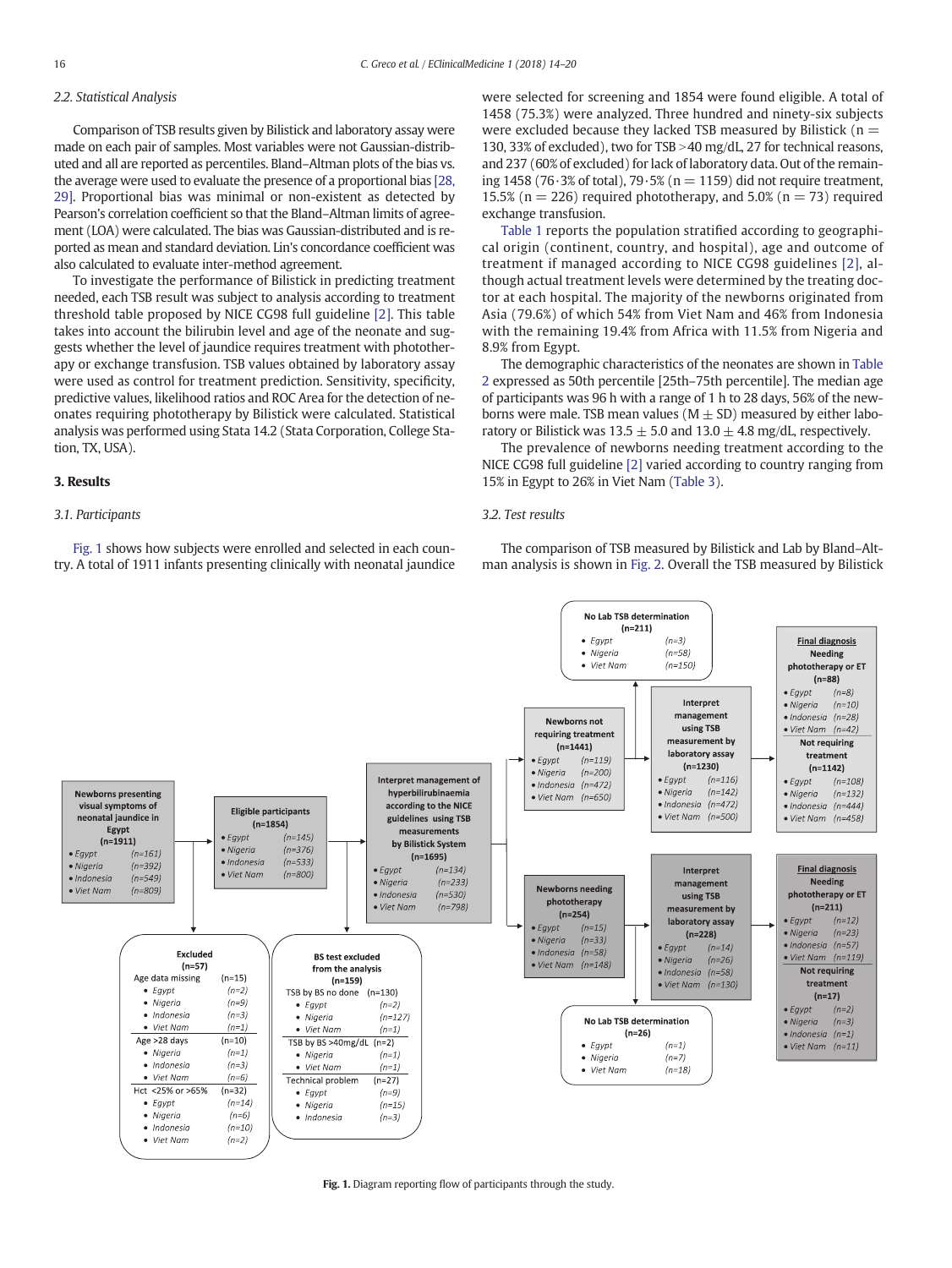#### <span id="page-3-0"></span>Table 1

Stratification of the population according to categorical measures.

|                                                                                                        |                                                                                                            | Total<br>$(n = 1458)$                                                                                                                                                                                                      |
|--------------------------------------------------------------------------------------------------------|------------------------------------------------------------------------------------------------------------|----------------------------------------------------------------------------------------------------------------------------------------------------------------------------------------------------------------------------|
| Continent<br>Africa<br>Asia                                                                            |                                                                                                            | 298 (20.4%)<br>1160 (79.6%)                                                                                                                                                                                                |
| State<br>Egypt<br>Nigeria<br>Indonesia<br>Viet Nam                                                     |                                                                                                            | 130 (8.9%)<br>168 (11.5%)<br>530 (36.4%)<br>630 (43.2%)                                                                                                                                                                    |
| Hospital<br>Egypt<br>Nigeria                                                                           | E-CUCH<br>N-ABUTH<br>N-AKTH                                                                                | 130 (8.9%)<br>58 (4.0%)<br>34 (2.3%)                                                                                                                                                                                       |
| Indonesia                                                                                              | N-JUTH<br>I-BADH<br>I-CIPTO                                                                                | 76 (5.2%)<br>76 (5.2%)<br>154 (10.6%)                                                                                                                                                                                      |
| Viet Nam                                                                                               | $I-JGH$<br>I-KDH<br>I-KMH<br>I-PRDH<br>I-TDH<br>V-MCRGH<br>V-NBOPH<br>V-QTPGH<br>V-SPH<br>V-VPOPH<br>V-VSH | 24 (1.6%)<br>103 (7.1%)<br>42 (2.9%)<br>77 (5.3%)<br>54 (3.7%)<br>92 (6.3%)<br>154 (10.6%)<br>40 (2.7%)<br>87 (6.0%)<br>185 (12.7%)<br>72 (4.9%)                                                                           |
| AGE (NICE cut-point in hours)                                                                          |                                                                                                            |                                                                                                                                                                                                                            |
| 0<br>6<br>12<br>18<br>24<br>30<br>36<br>42<br>48<br>54<br>60<br>66<br>72<br>78<br>84<br>90<br>96       |                                                                                                            | 26 (1.8%)<br>4(0.3%)<br>7(0.5%)<br>11 (0.8%)<br>69 (4.7%)<br>17 (1.2%)<br>33 (2.3%)<br>18 (1.2%)<br>156 (10.7%)<br>29 (2.0%)<br>27 (1.9%)<br>10 (0.7%)<br>254 (17.4%)<br>15 (1.0%)<br>14 (1.0%)<br>10(0.7%)<br>758 (52.0%) |
| Nice management according to laboratory<br>Not requiring treatment<br>Perform phototherapy or ET       | 1159 (79.5%)<br>299 (20.5%)                                                                                |                                                                                                                                                                                                                            |
| Nice management according to Bilistick System<br>Not requiring treatment<br>Perform phototherapy or ET |                                                                                                            | 1230 (84.4%)<br>228 (15.6%)                                                                                                                                                                                                |

All data are presented as frequency (percentage).

# Table 2

Main measurements of the study subjects.

was slightly lower than TSB by the laboratory. This difference was constant in the range of TSB measure (1 to 40 mg/dL). The LOA were in Indonesia  $-4.0$  to 2.3 mg/dL, with a mean  $\pm$  SD of  $-0.8 \pm 1.6$ ) mg/dL; in Viet Nam  $-5.5$  to 3.7 mg/dL, with a mean  $\pm$  SD of  $-0.9 \pm 2.3$  mg/dL; Egypt  $-7.4$  to 4.0 mg/dL, with a mean  $\pm$  SD of  $-1.7 \pm 2.9$  mg/dL, and in Nigeria  $-7.5$  to 6.0 mg/dL, with a mean  $\pm$  SD of  $-0.8 \pm 3.4$  mg/dL.

The Lin's concordance coefficient showed a significant correlation  $(p < .0001)$  in Indonesia (0.94 [95% CI 0.93 to 0.95]), in Viet Nam (0·84 [95% CI 0.82 to 0.86]), Egypt (0.80 [95% CI 0.74 to 0.85]) and Nigeria (0.78 [95% CI 0.72 to 0.84]).

The diagnostic accuracy and precision analysis expressed as value [95% CI] of Bilistick for bilirubin measurement divided by country are reported in [Table 3](#page-4-0). The prediction of Bilistick to determine the need of phototherapy showed a sensitivity of 70.6% [65.0 to 75.7%], specificity of 98·5% [97.7 to 99.1%], positive predictive value (PPV) of 92.5% [88.3 to 95.6%] and negative predictive value (NPV) of 92.8% [91.3 to 94.2%].

# 4. Discussion

This study is an expansion of the data previously reported in Egypt and includes a large numbers of newborns from 4 different countries in Africa and Asia [\[16\]](#page-6-0). As in the previous study, the measurements of TSB were obtained at the same time by Bilistick and laboratory making possible assessment of the performance of the POC BS in different scenarios.

We observed that Bilistick underestimates TSB by about 1 mg/dL and this underestimation is stable over a wide range of TSB values ranging from 1 to 40 mg/dL. This bias may explain the rather low sensitivity (70.6%) we observed. We are now working to remove this systematic error which relates primarily to an error in the calibration curve. Never-the-less we confirmed Bilistick is a valuable and reliable POC device which may be used to determine TSB when laboratory measurements are either unavailable or the results excessively delayed.

The good concordance of results across different nations and continents is a major strength of this study. With all the local limitations and different health care systems, the reproducibility of TSB obtained with Bilistick confirmed that this device works well regardless of the environments where it is used. Based on these results Bilistick may be used in different field studies to define the actual prevalence of severe NNJ worldwide – Information that is still largely unknown [\[12, 30\].](#page-6-0)

Our study has some limitations which must be considered. The first limitation is the lack of a comparable and standardized method for the measurement of TSB by the laboratories of the different hospitals in the different countries. It is possible that the reproducibility among and within the laboratories was less than ideal. The second limitation of our study is the lack of a priori determination of sample size due to the absence of reliable information of the prevalence of severe neonatal jaundice in most of the countries involved in the study. This preliminary information is essential to calculate positive and negative predictive

|                                 | Africa                                  |                                         | Asia                                    |                                         | Total                                   |
|---------------------------------|-----------------------------------------|-----------------------------------------|-----------------------------------------|-----------------------------------------|-----------------------------------------|
|                                 | Egypt                                   | Nigeria                                 | Indonesia                               | Viet Nam                                |                                         |
|                                 | $(n = 130)$                             | $(n = 168)$                             | $(n = 530)$                             | $(n = 630)$                             | $(n = 1458)$                            |
| Male-to-female ratio            | 1.55:1                                  | 1.30:1                                  | 1.12:1                                  | 1.36:1                                  | 1.27:1                                  |
| Age (hours)                     | 144                                     | 96                                      | 96                                      | 72                                      | 96                                      |
| Weight $(g)$                    | $[78 - 195]$<br>3200<br>$[3000 - 3400]$ | $[48 - 120]$<br>2900<br>$[2500 - 3338]$ | $[72 - 168]$<br>2470<br>$[1811 - 3070]$ | $[48 - 110]$<br>3000<br>$[2700 - 3400]$ | $[58 - 144]$<br>2950<br>$[2405 - 3300]$ |
| Hematocrit (%)                  | 35.0<br>$[31.9 - 40.1]$                 | 44.0<br>$[40.0 - 48.0]$                 | 44.1<br>$[38.3 - 48.7]$                 | 43.0<br>$[39.0 - 48.2]$                 | 42.7<br>$[38.0 - 48.0]$                 |
| Bilirubin by Laboratory (mg/dL) | 12.9<br>$[9.7 - 16.5]$                  | 12.7<br>$[8.8 - 15.5]$                  | 13.6<br>$[10.8 - 16.9]$                 | 13.4<br>$[11.2 - 16.4]$                 | 13.4<br>$[10.7 - 16.5]$                 |
| Bilirubin by Bilistick (mg/dL)  | 11.6<br>$[8.2 - 14.5]$                  | 12.0<br>$[8.2 - 14.9]$                  | 12.9<br>$[10.2 - 16.1]$                 | 12.5<br>$[10.3 - 15.7]$                 | 12.5<br>$[10.0 - 15.7]$                 |

All data are presented as 50th percentile [25th–75th percentile].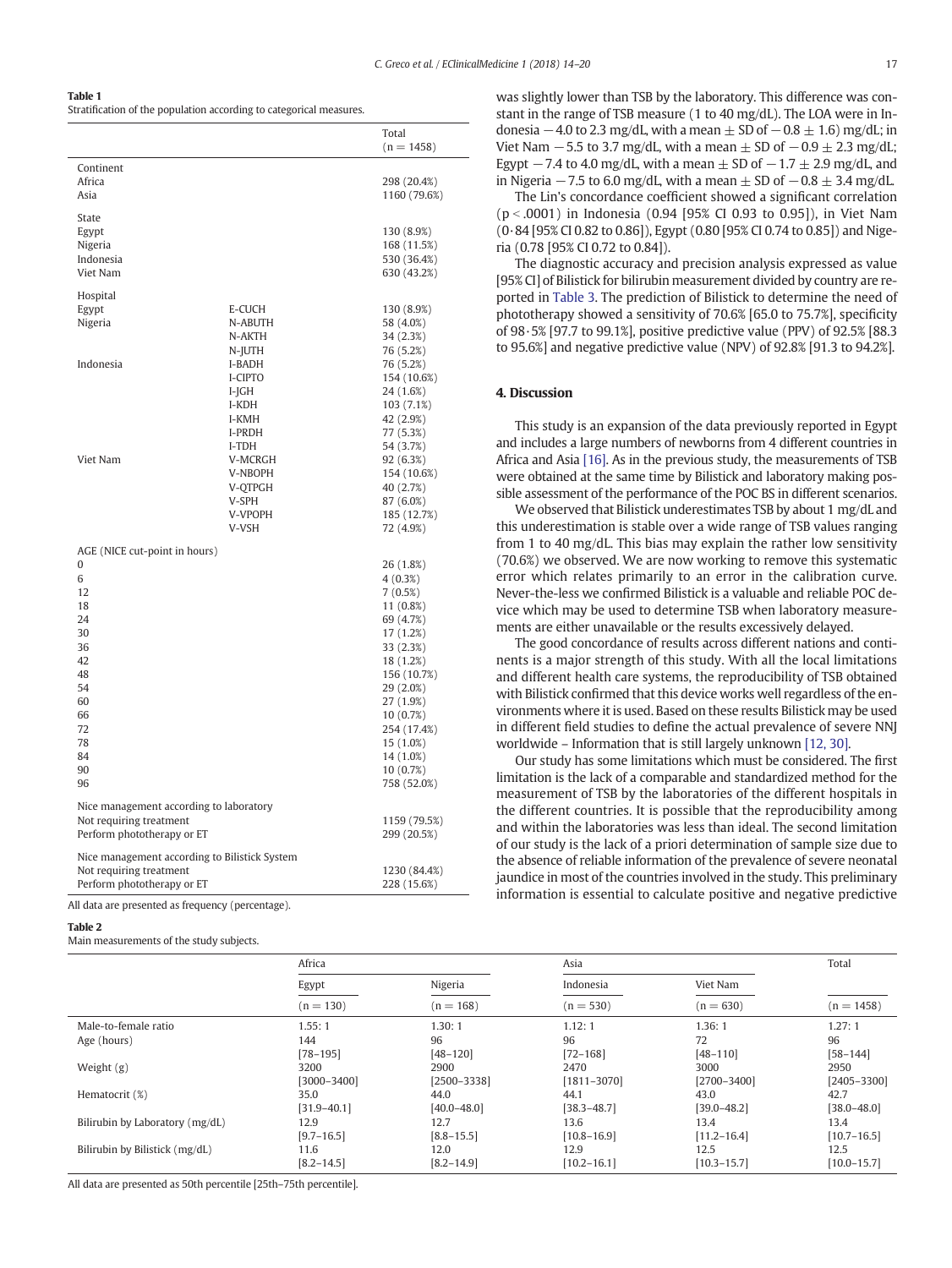# <span id="page-4-0"></span>Table 3

Estimates of diagnostic accuracy of Bilistick System.

|                              |                     | Africa                       |                              | Asia                         |                              | Total                        |
|------------------------------|---------------------|------------------------------|------------------------------|------------------------------|------------------------------|------------------------------|
|                              |                     | Egypt                        | Nigeria                      | Indonesia                    | Viet Nam                     |                              |
|                              |                     | $(n = 130)$                  | $(n = 168)$                  | $(n = 530)$                  | $(n = 630)$                  | $(n = 1458)$                 |
| Prevalence                   | Pr(A)               | 15.0%<br>$[9.7\% - 22.8\%]$  | 20.0%<br>$[14.0\% - 26.5\%]$ | 16.0%<br>$[13.0\% - 19.4\%]$ | 26.0%<br>$[22.0\% - 29.2\%]$ | 21.0%<br>$[18.0\% - 22.7\%]$ |
| Sensitivity                  | $Pr(+ A)$           | 60.0%<br>$[36.1\% - 80.9\%]$ | 69.7%<br>$[51.3\% - 84.4\%]$ | 67.1%<br>$[56.0\% - 76.9\%]$ | 73.9%<br>$[66.4\% - 80.5\%]$ | 70.6%<br>$[65.0\% - 75.7\%]$ |
| Specificity                  | $Pr(- N)$           | 98.2%<br>$[93.6\% - 99.8\%]$ | 97.8%<br>$[93.6\% - 99.5\%]$ | 99.8%<br>$[98.8\% - 100\%]$  | 97.7%<br>$[95.8\% - 98.8\%]$ | 98.5%<br>$[97.7\% - 99.1\%]$ |
| ROC Area                     | $(Sens. + Spec.)/2$ | 0.791<br>$[0.680 - 0.902]$   | 0.837<br>$[0.757 - 0.918]$   | 0.834<br>$[0.784 - 0.884]$   | 0.858<br>$[0.823 - 0.893]$   | 0.846<br>$[0.819 - 0.872]$   |
| Likelihood ratio<br>$(+)$    | $Pr(+ A)/Pr(+ N)$   | 33.0<br>$[8.0 - 136.0]$      | 31.4<br>$[10.0 - 98.2]$      | 298.0<br>$[41.9 - 2126.0]$   | 31.5<br>$[17.4 - 56.9]$      | 48.1<br>$[29.8 - 77.6]$      |
| Likelihood ratio<br>$(-)$    | $Pr(- A)/Pr(- N)$   | 0.41<br>$[0.24 - 0.70]$      | 0.31<br>$[0.19 - 0.52]$      | 0.33<br>$[0.24 - 0.45]$      | 0.27<br>$[0.21 - 0.35]$      | 0.30<br>$[0.25 - 0.36]$      |
| Odds ratio                   | $LR(+)/LR(-)$       | 81.0<br>$[16.7 - .]$         | 101.0<br>$[27.1 - 371.0]$    | 904.0<br>$[151.0-.]$         | 118.0<br>$[59.4 - 234.0]$    | 161.0<br>$[94.3 - 275.0]$    |
| Positive<br>predictive value | $Pr(A +)$           | 85.7%<br>$[57.2% - 98.2%]$   | 88.5%<br>$[69.8\% - 97.6\%]$ | 98.3%<br>$[90.8\% - 100\%]$  | 91.5%<br>$[85.4\% - 95.7\%]$ | 92.5%<br>$[88.3\% - 95.6\%]$ |
| Negative<br>predictive value | $Pr(N -)$           | 93.1%<br>$[86.9\% - 97.0\%]$ | 93.0%<br>$[87.4\% - 96.6\%]$ | 94.1%<br>$[91.5\% - 96.0\%]$ | 91.6%<br>$[88.8% - 93.9%]$   | 92.8%<br>$[91.3\% - 94.2\%]$ |

All data are presented as value [95% Confidence Interval].



Fig. 2. Bland-Altman analysis of Bilistick vs TSB. The lines are the mean difference and the limits of agreement (LOA).

values. According to the accepted guidelines [\[31\]](#page-6-0), we did not perform a post-hoc sample size calculation, but we report instead the 95% confidence of the estimates as a means to evaluate their precision. The third limitation is the intrinsic limitation of Bilistick method. Additionally, the threshold maximum hematocrit of 65% (1.8%, eTable 2 in the Supplement) above which there is insufficient amount of plasma in the membrane for bilirubin determination and the skill of the operators in using the Bilistick was problematic in some of the newborns. Most of the newborns excluded for technical reasons (1.4%, eTable 2 in the Supplement) were enrolled early in the study suggesting that operators quickly became comfortable and proficient in the use of the reader and strip suggesting that the Bilistick is user friendly.

Supplementary data to this article can be found online at [https://doi.](https://doi.org/10.1016/j.eclinm.2018.06.003) [org/10.1016/j.eclinm.2018.06.003.](https://doi.org/10.1016/j.eclinm.2018.06.003)

#### Abbreviations

- ABE Acute Bilirubin Encephalopathy
- BS Bilistick System
- ET Exchange Transfusion
- HCT Hematocrit
- HICs High-Income Countries
- HPLC High Performance Liquid Chromatography
- KSD Kernicterus Spectrum Disorders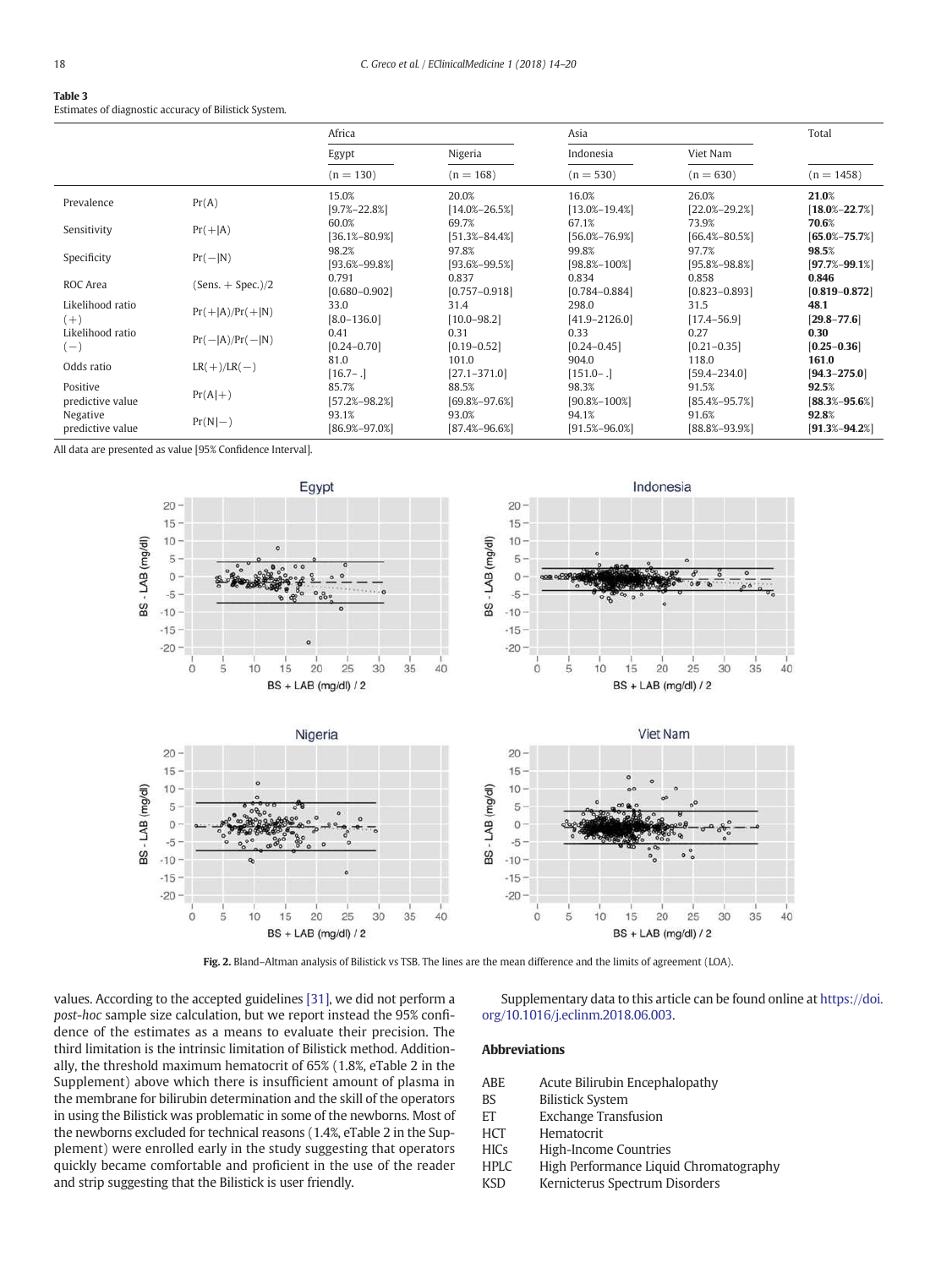LAB Bilirubin test method available and normally used in each hospital laboratory

| LMICs                |    |  | Low Middle-Income Countries |
|----------------------|----|--|-----------------------------|
| $\sim$ $\sim$ $\sim$ | -1 |  |                             |

- LOA Bland–Altman Limits Of Agreement
- NNJ Neonatal Jaundice
- POC Point-Of-Care
- STARD Standards for the Reporting of Diagnostic Accuracy Studies TSB Total Serum Bilirubin

# Hospitals' abbreviations

- E-CUCH Cairo University Children Hospital, Cairo, Egypt
- N-JUTH Jos University Teaching Hospital, Jos, Nigeria

N-ABUTH Ahmadu Bello University Teaching Hospital, Zaria, Nigeria

- N-AKTH Aminu Kano Teaching Hospital, Kano, Nigeria
- I-CIPTO Cipto Mangunkusumo General Hospital, Jakarta, Indonesia
- I-BADH Budhi Asih District Hospital, Jakarta, Indonesia
- I-KDH Koja District Hospital, Jakarta, Indonesia

I-TDH Tarakan District Hospital, Jakarta, Indonesia

I-PRDH Pasar Rebo District Hospital, Jakarta, Indonesia

I-KMH RSUP Prof. Dr. R.D. Kandou Manado Hospital, Manado, Indonesia

I-JGH Prof. Dr. W.Z. Johannes General Hospital, Kupang, Indonesia V-QTPGH Quang Tri Provincial General Hospital, QuangTri, Viet Nam

V-MCRGH Moc Chau Referral General Hospital, SonLa, Viet Nam V-SPH Saint Paul Hospital, Hanoi, Viet Nam

V-VPOPH Vinh Phuc Obgyn & Pediatrics Hospital, VinhPhuc, Viet Nam V-NBOPH Ninh Binh Obgyn & Pediatrics Hospital, NinhBinh, Viet Nam V-VSH Vietnam–Sweden Hospital, QuangNinh, Viet Nam

# Acknowledgment

The studies performed in Nigeria and Indonesia were possible through the generous support of the Saving Lives at Birth partners: the United States Agency for International Development (USAID), the Government of Norway, the Bill & Melinda Gates Foundation, Grand Challenges Canada, and the UK Government (FOG award N° AID-OAA-F-13-00072). The study in Viet Nam was realized with the contribution of Eric Hemel and Barbara Morgen (Scarsdale, USA), private donors of the East meets West Foundation (Oakland, CA, USA).

# Contributors

C.G. conceptualized and designed the study, carried out the initial analyses, drafted the initial manuscript and reviewed and revised the manuscript. I.F.I. and S.Z.E.H. supervised data collection in Egypt and reviewed and revised the manuscript. R.R. and L.R. supervised data collection in Indonesia and reviewed and revised the manuscript. W.N.O. and A.O.D.O. supervised data collection in Nigeria and reviewed and revised the manuscript. L.M. and N.T.X.H. supervised data collection in Viet Nam and reviewed and revised the manuscript. G.B. designed and carried out the statistical analyses and reviewed and revised the manuscript. C.T. conceptualized and designed the study and critically reviewed the manuscript. C.D.C.Z. conceptualized and designed the study, coordinated and supervised data collection and critically reviewed the manuscript. All the other authors of the study team participated in the collection of the data. All authors approved the final manuscript as submitted and agree to be accountable for all aspect of the work.

# Additional Members of the Study Team

# EGYPT:

# • Dina M. Akmal

Department of Pediatrics, Cairo University Children Hospital, Cairo, Egypt

# • Dalia A. Khairy

Department of Pediatrics, Cairo University Children Hospital, Cairo, Egypt

# INDONESIA:

# • Radhian Amandito

Neonatal Intensive Care Unit, Pondok Indah General Hospital, South Jakarta, DKI Jakarta, Indonesia

- Marcelina Heidy Limanto Neonatal Unit Dr. Cipto Mangunkusumo, Jakarta, Indonesia
- Rosida Sihombing Neonatal Unit Budhi Asih District Hospital, Indonesia
- Meiharty Bahar Zulkifli Neonatal Unit Budhi Asih District Hospital, Indonesia
- Dewi Iriani Neonatal Unit Koja General Hospital, Jakarta, Indonesia • Opy Dyah Paramita
- Neonatal Unit Tarakan General Hospital, Jakarta, Indonesia
- Ellen Sianipar
- Neonatal Unit Pasar Rebo General District Hospital, Jakarta, Indonesia • Rocky Wilar
- Neonatal Unit Prof. Dr. RD Kandou Hospital, Manado, Indonesia • Johnny Rompis
- Neonatal Unit Prof. Dr. RD Kandou Hospital, Manado, Indonesia • Magdalena Kristi Daradjati Saudale
- Neonatal Unit WZ Johannes General Hospital, Kupang, Indonesia • Woro Indri Padmosiwi Purba
- Neonatal Unit WZ Johannes General Hospital, Kupang, Indonesia

# NIGERIA:

• Stephen Oguche

Department of Pediatrics, University of Jos, Jos University Teaching Hospital, Jos, Nigeria

- Christian Isichei Department of Chemical Pathology, University of Jos, Jos University Teaching Hospital, Jos, Nigeria.
- Bose O. Toma

- David D. Shwe Department of Paediatrics, University of Jos, Jos University Teaching Hospital, Jos, Nigeria
- Fidelia Bode-Thomas Department of Paediatrics, University of Jos, Jos University Teaching Hospital, Jos, Nigeria
- Udochukwu Michael Diala Department of Paediatrics, University of Jos, Jos University Teaching Hospital, Jos
- Christopher Sabo Yilgwan Department of Paediatrics, University of Jos, Jos University Teaching Hospital, Jos
- Isa Abdulkadir

Neonatal Unit, Department of Paediatrics, Ahmadu Bello University/ Teaching Hospital, Zaria, Nigeria

- Laila Hassan Neonatal Unit, Department of Paediatrics, Ahmadu Bello University/ Teaching Hospital, Zaria, Nigeria
- Fatima Abdullahi Neonatal Unit, Department of Paediatrics, Ahmadu Bello University/ Teaching Hospital, Zaria, Nigeria
- Zubaida L Farouk Department of Paediatrics Bayero University, Kano/Aminu Kano Teaching Hospital, Kano, Nigeria
- Idris Yahaya Muhammed Department of Chemical Pathology, Bayero University, Kano/Aminu

Department of Paediatrics, University of Jos, Jos University Teaching Hospital, Jos, Nigeria